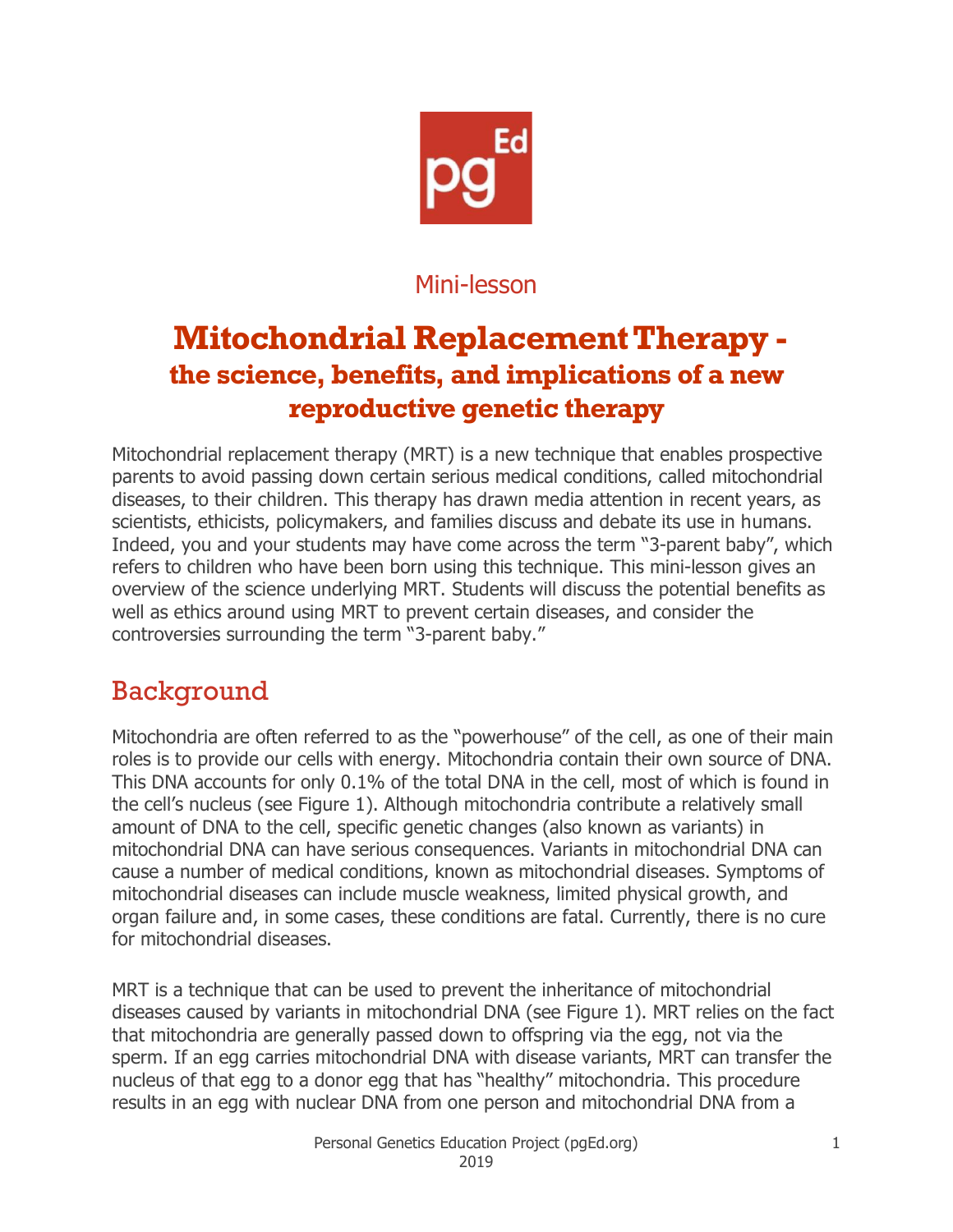second person. This egg is then fertilized in a lab by the addition of sperm in a petri dish, a process known as in vitro fertilization or "IVF". As a result, MRT gives rise to an embryo with DNA from 3 people.

**Note**: some mitochondrial diseases are caused by variants in nuclear DNA, not mitochondrial DNA. MRT does not help avoid inheritance of mitochondrial diseases caused by variants in nuclear DNA.



Figure 1: Schematic overview of Mitochondrial replacement therapy (MRT)

MRT is a relatively new genetic engineering technique and, as such, the laws around its use are still developing. In 2015, after years of public debate and consultation, the United Kingdom became the first country to legalize MRT for people at high-risk of having a child with a mitochondrial disease. MRT is currently not allowed under US law.

# **Activity**

This mini-lesson asks students to consider the use of MRT as a way to prevent the inheritance of mitochondrial diseases. Students read a brief overview of MRT [\(page 4-](#page-3-0) [5\)](#page-3-0), and then read a longer article about the procedure that also provides personal, societal, and ethical views on this technology in "An Experimental Procedure Could Help [More Families Have Healthy Babies. But It's Not Allowed in the U.S."](http://time.com/5492640/mitochondrial-replacement-therapy/) by Alice Park, January 2019, *Time*. This article is lengthy and can be shortened to suit your classroom.

A worksheet [\(page 6-7\)](#page-5-0) is provided for students to further explore the implications of MRT. You may choose to ask students to respond to the questions in writing or in a classroom discussion. Note: question 2b addresses the controversy about the term "3 parent baby" and whether the term "parent" is justified from the 0.1% DNA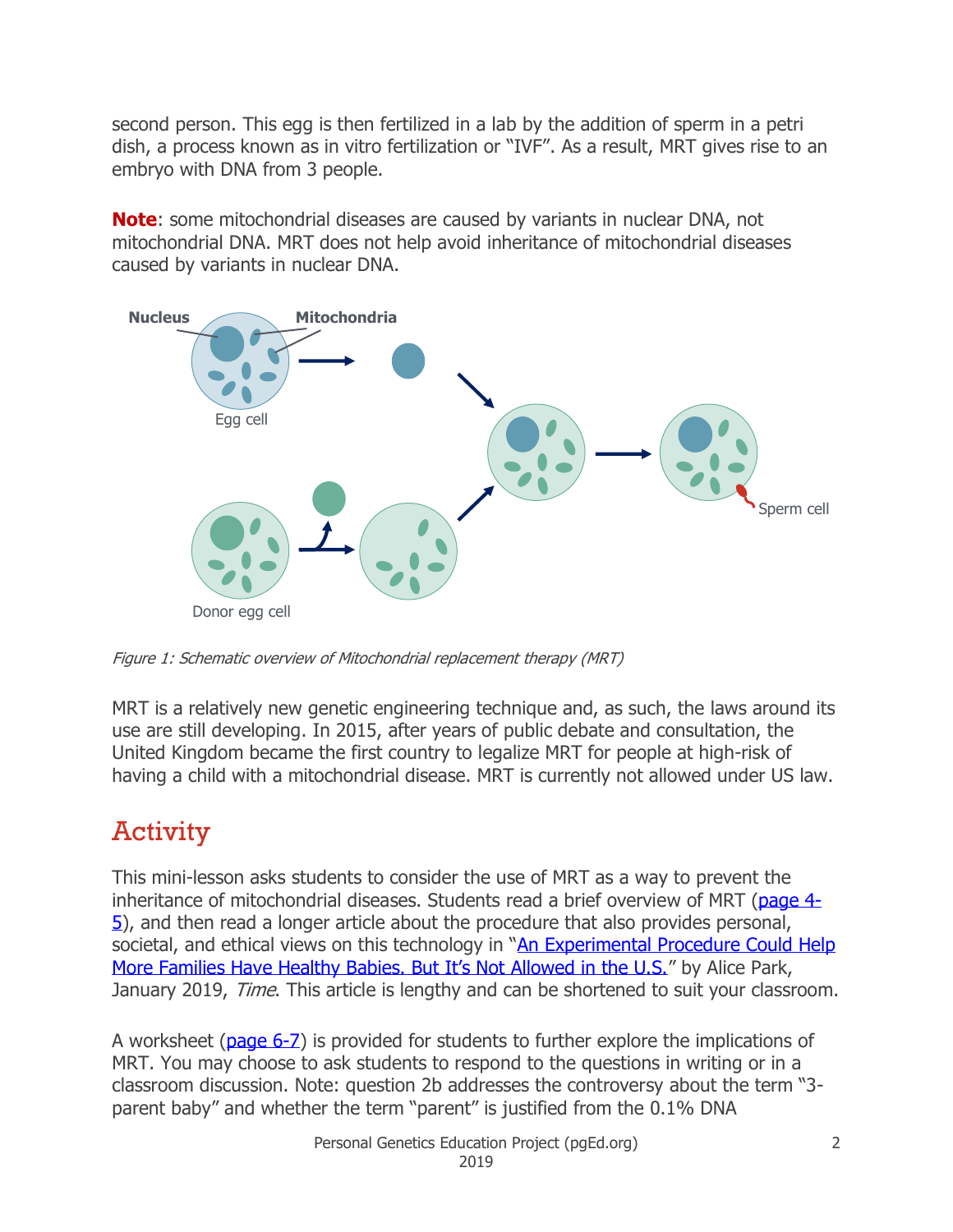contribution from the donor egg. Furthermore, the idea that it is the contribution of DNA that makes someone a "parent" is troublesome for many people, such as adoptees and children raised by same sex couples.

After completing this lesson, students will: 1) increase their understanding of basic cell biology, including the functions of mitochondria; 2) understand that a "hybrid" egg can be created - containing nuclear DNA from one person and the mitochondrial DNA from another - with the goal of reducing the suffering of future generations from mitochondrial disease; 3) realize the various viewpoints around the technique known as mitochondrial replacement therapy.

## Related lesson plans

Part of the challenge in teaching students about reproductive genetic technologies is that it can lead to discussion about one of the most contentious and difficult topics in the United States – the moral status of the embryo. Some people fear increased, earlier genetic testing edges close to the "slippery slope" of **eugenics**; others see these tests as an important medical and decision-making tool. Providing students – who are also future health care consumers and possibly voters - with a venue to discuss complicated topics may require some additional supports. We recommend the quide "Facilitating [challenging conversations in the classroom"](https://teachingcenter.wustl.edu/resources/inclusive-teaching-learning/facilitating-challenging-conversations-in-the-classroom/) from Washington University in St. Louis.

Our lesson plan ["Reproductive Genetic Testing: Technology, access,](http://pged.org/lesson-plans/#reproduction) and decision [making"](http://pged.org/lesson-plans/#reproduction) discusses the science behind various major innovations in reproductive genetic technologies as well as their social and ethical implications.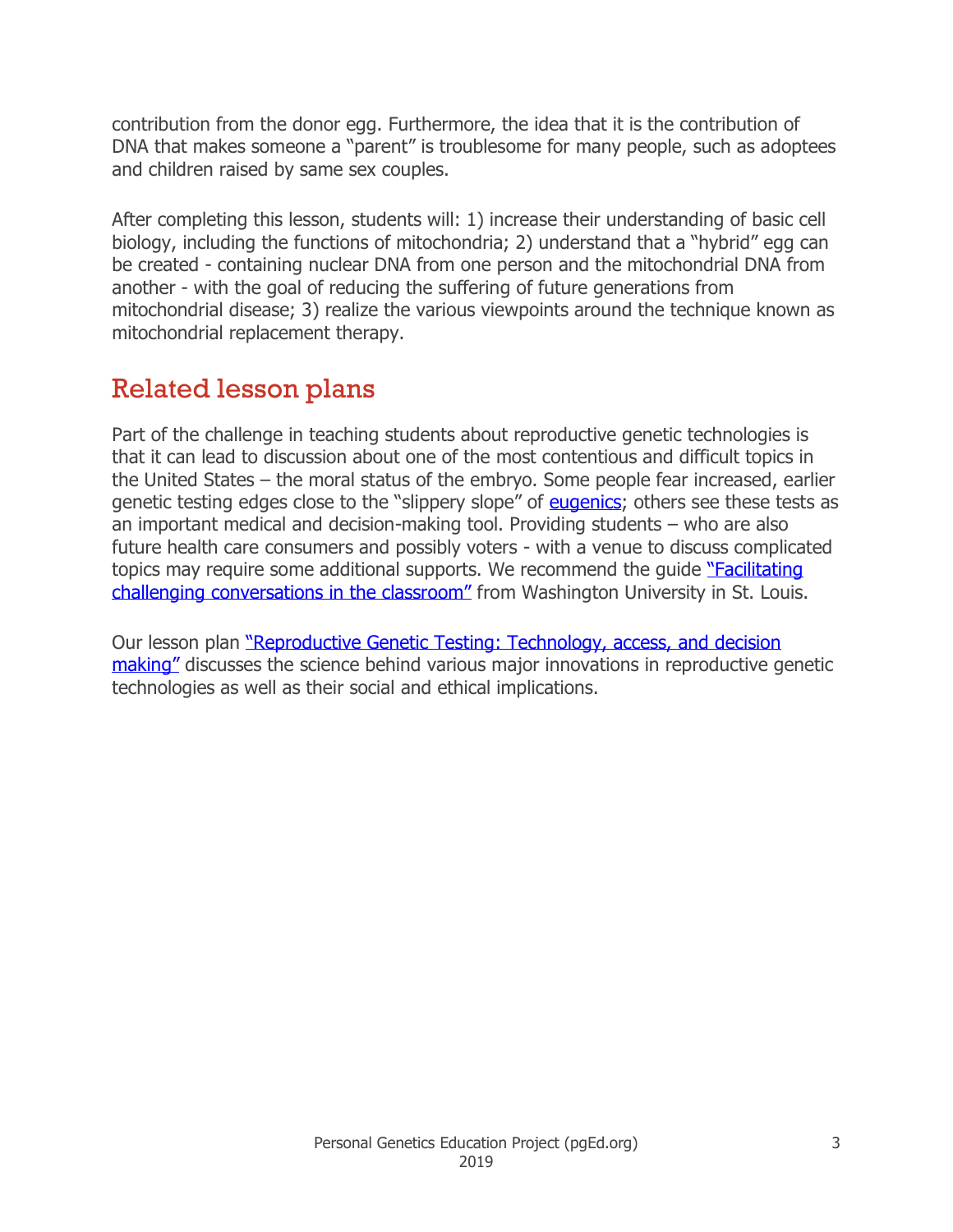### Mitochondrial Replacement Therapy

### STUDENT HANDOUT

<span id="page-3-0"></span>Mitochondrial replacement therapy (MRT) is a new technique that enables prospective parents to avoid passing down certain serious medical conditions, called mitochondrial diseases, to their children. This therapy has drawn media attention in recent years, as scientists, ethicists, policymakers, and families discuss and debate its use in humans. Indeed, you may have come across the term "3-parent baby", which refers to children who have been born using this technique. This handout gives an overview of the science underlying MRT.

### Background

Mitochondria are often referred to as the "powerhouse" of the cell, as one of their main roles is to provide our cells with energy. Mitochondria contain their own source of DNA. This DNA accounts for only 0.1% of the total DNA in the cell, most of which is found in the cell's nucleus (see Figure 1). Although mitochondria contribute a relatively small amount of DNA to the cell, specific genetic changes (also known as variants) in mitochondrial DNA can have serious consequences. Variants in mitochondrial DNA can cause a number of medical conditions, known as mitochondrial diseases. Symptoms of mitochondrial diseases can include muscle weakness, limited physical growth, and organ failure and, in some cases, these conditions are fatal. Currently, there is no cure for mitochondrial diseases.

MRT is a technique that can be used to prevent the inheritance of mitochondrial diseases caused by variants in mitochondrial DNA (see Figure 1). MRT relies on the fact that mitochondria are generally passed down to offspring via the egg, not via the sperm. If an egg carries mitochondrial DNA with disease variants, MRT can transfer the nucleus of that egg to a donor egg that has "healthy" mitochondria. This procedure results in an egg with nuclear DNA from one person and mitochondrial DNA from a second person. This egg is then fertilized in a lab by the addition of sperm in a petri dish, a process known as in vitro fertilization or "IVF". As a result, MRT gives rise to an embryo with DNA from 3 people.

**Note**: some mitochondrial diseases are caused by variants in nuclear DNA, not mitochondrial DNA. MRT does not help avoid inheritance of mitochondrial diseases caused by variants in nuclear DNA.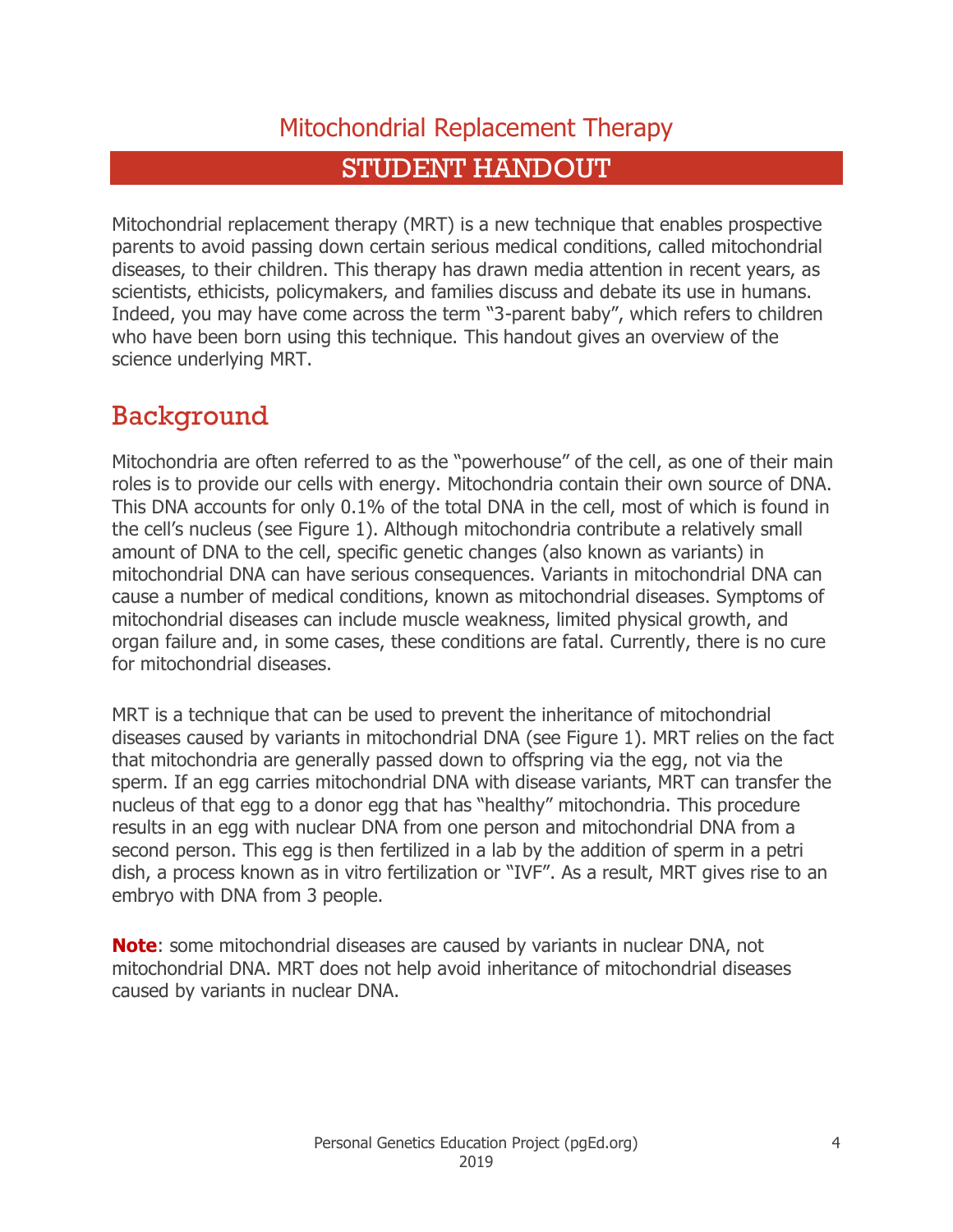

Figure 1: Schematic overview of Mitochondrial replacement therapy (MRT)

MRT is a relatively new genetic engineering technique and, as such, the laws around its use are still developing. In 2015, after years of public debate and consultation, the United Kingdom became the first country to legalize MRT for people at high-risk of having a child with a mitochondrial disease. MRT is currently not allowed under US law.

#### **Please read the following news article and complete accompanying worksheet:**

["An Experimental Procedure Could Help More Families Have Healthy Babies. But It's](http://time.com/5492640/mitochondrial-replacement-therapy/)  [Not Allowed in the U.S.](http://time.com/5492640/mitochondrial-replacement-therapy/)" by Alice Park, January 2019, Time.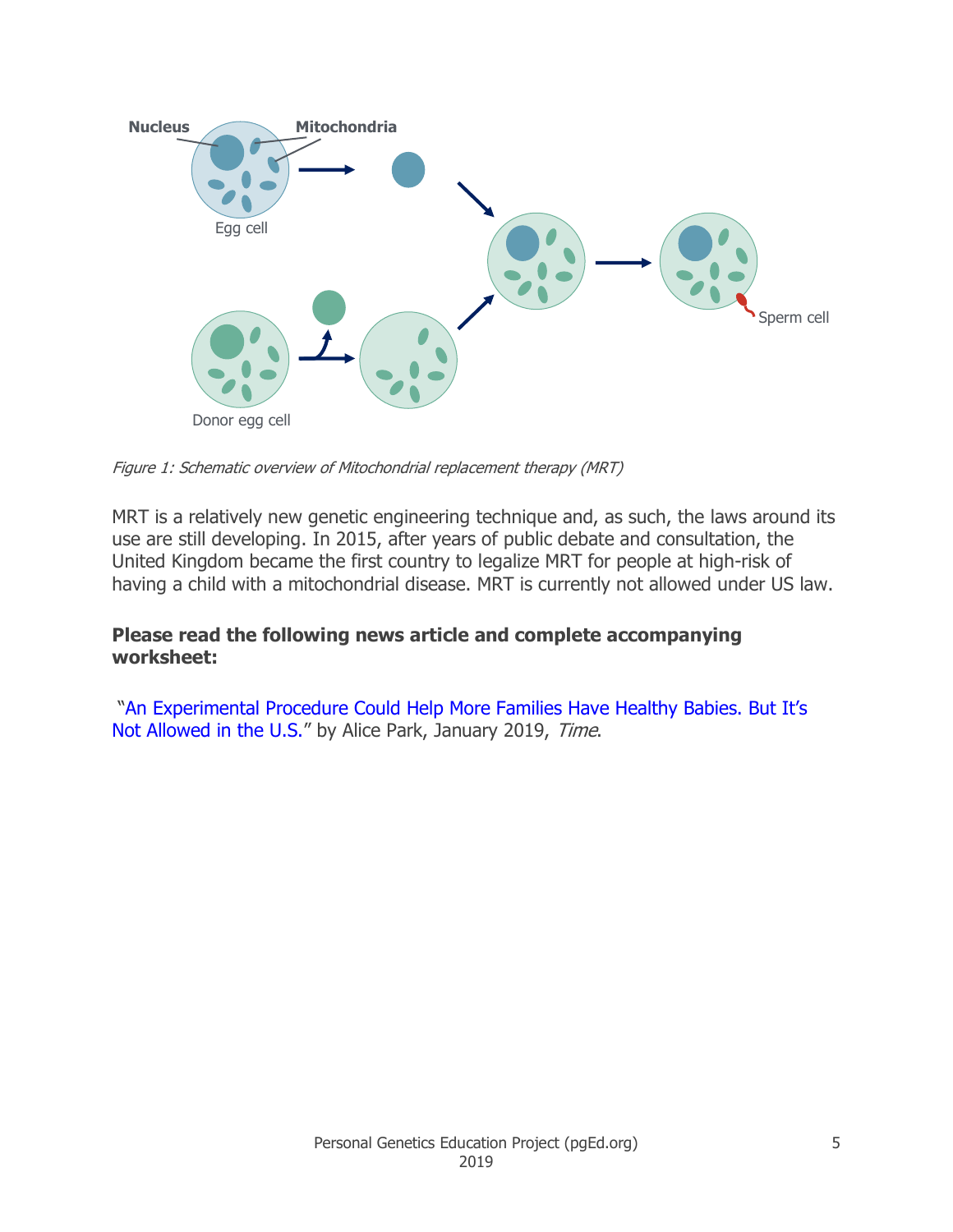### Mitochondrial Replacement Therapy

### STUDENT WORKSHEET

<span id="page-5-0"></span>Name:  $\Box$ 

- 1. The article states: "... scientists face much stricter rules when it comes to studies involving altering eggs, sperm or embryos, given that those modifications can be passed on to future generations, and ethicists and lawmakers are not ready to accept the social implications of such a scientific leap."
	- a. What are three possible reasons that make people hesitant to accept technologies that cause genetic changes that are passed on to future generations?
		- 1.
		- 2.
		- 3.
	- b. What is your personal opinion on technologies that cause genetic changes that are passed on to future generations?

c. Imagine a person who disagrees with your personal opinion as stated in 1b. What is your best guess as to why they disagree with you?